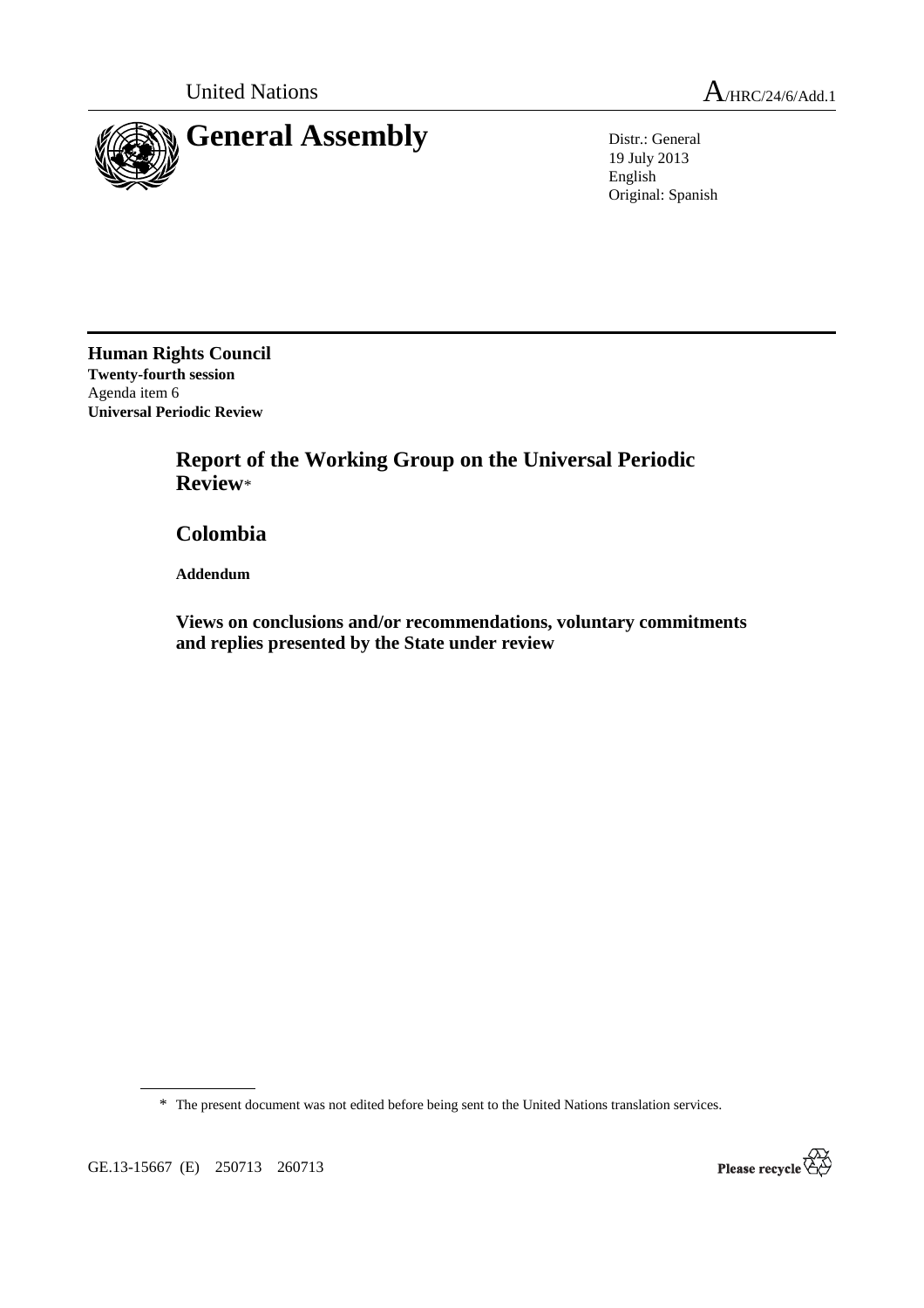The numbers below refer to the recommendations that appear in section I of the report of the Working Group entitled "Summary of the proceedings of the review process".

## **I. The following recommendations formulated during the interactive dialogue have been examined by Colombia and enjoy its support**

115.1. Accepted. Colombia accepts the recommendations made in the report of the Special Representative that are compatible with the normative framework and current public policies and with its capacity to implement them, taking into account the observations and comments made on the document.

115.2. Accepted.

115.3. Accepted. Colombia accepts the recommendations made in the report of the Special Representative that are compatible with the normative framework and current public policies and with its capacity to implement them, taking into account the observations and comments made on the document.

- 115.4. Accepted.
- 115.5. Accepted.

115.6. Accepted. Ongoing, on the understanding that the competence of the military courts is defined by the Constitution, which clearly determines that extrajudicial killings will never be addressed by military courts.

## **II. The following recommendations enjoy the support of Colombia, which considers that they have already been implemented or are currently being implemented**

- 116.1. Accepted. Ongoing.
- 116.2. Accepted. Ongoing.
- 116.3. Accepted. Ongoing.
- 116.4. Accepted. Ongoing.

116.5. Accepted. Ongoing. During 2012, the Centre for Historical Memory's Programme on Agreements to Contribute to Historical Truth and Reparation formed and trained its team and set up the 10 first regional offices.

- 116.6. Accepted. Ongoing.
- 116.7. Accepted. Ongoing.
- 116.8. Accepted. Ongoing.

116.9. Accepted. There is a desire for peace on the part of the national Government; however the dialogue depends on the will of both parties.

116.10. Accepted. There is a desire for peace on the part of the national Government; however the dialogue depends on the will of both parties.

116.11. Accepted. There is a desire for peace on the part of the national Government; however the dialogue depends on the will of both parties.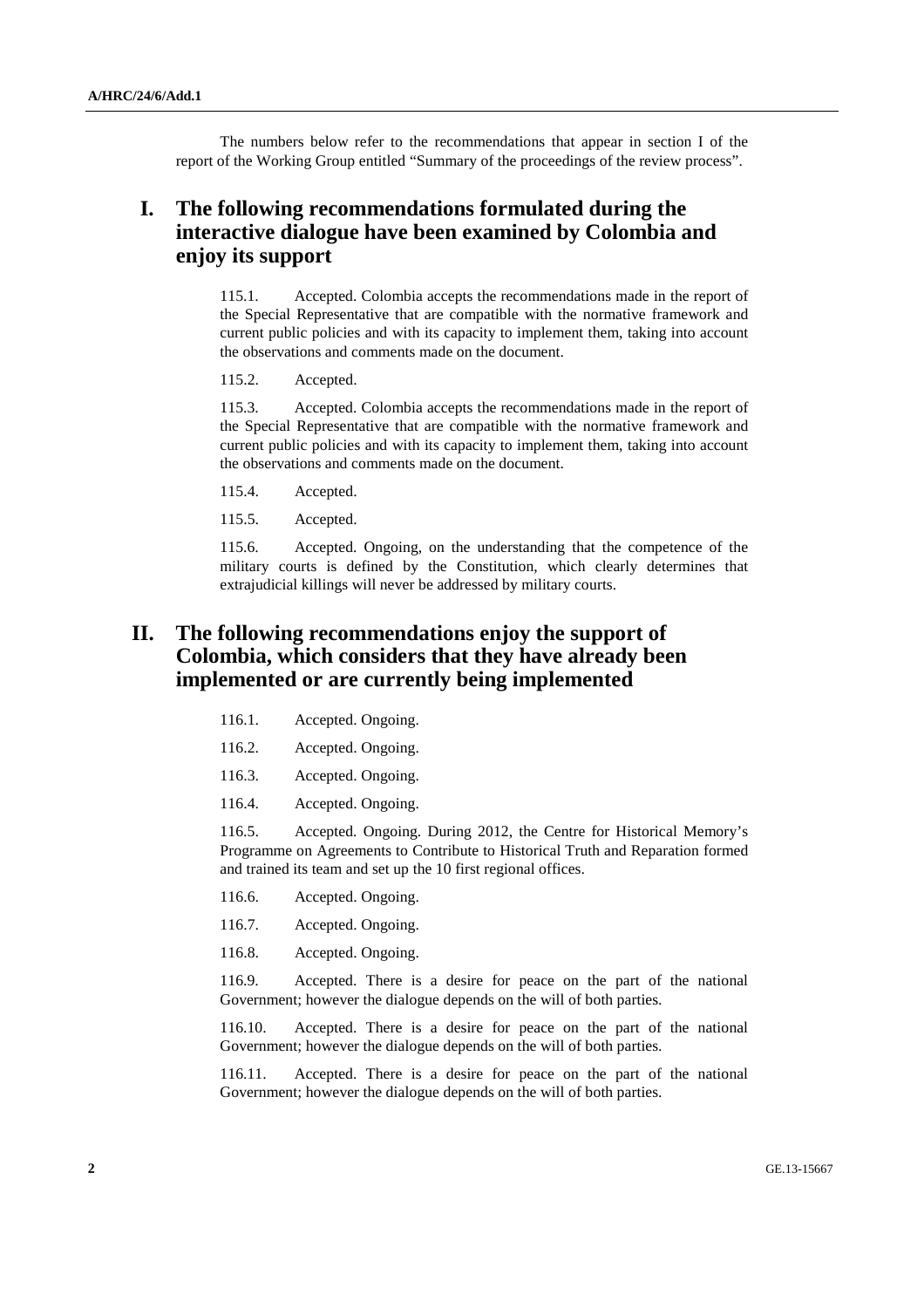116.12. Accepted. There is a desire for peace on the part of the national Government; however the dialogue depends on the will of both parties.

116.13. Accepted. There is a desire for peace on the part of the national Government; however the dialogue depends on the will of both parties.

116.14. Accepted. There is a desire for peace on the part of the national Government; however the dialogue depends on the will of both parties.

- 116.15. Accepted. Ongoing.
- 116.16. Accepted. Ongoing.
- 116.17. Accepted. Ongoing.
- 116.18. Accepted. Ongoing.
- 116.19. Accepted. Ongoing.
- 116.20. Accepted. Ongoing.

116.21. Accepted. Ongoing. The National Protection Unit is currently carrying out the necessary risk assessments, on the basis of clearly defined criteria, and whenever necessary provides protective measures for members of the family group. Risk assessment and collective protective measures are undertaken. We are endeavouring to improve the effectiveness of the Protection Programme and to implement measures more expeditiously.

- 116.22. Accepted. Ongoing.
- 116.23. Accepted. Ongoing.
- 116.24. Accepted. Ongoing.
- 116.25. Accepted. Ongoing.
- 116.26. Accepted. Ongoing.
- 116.27. Accepted. Ongoing.
- 116.28. Accepted. Ongoing.
- 116.29. Accepted. Ongoing.
- 116.30. Accepted. Ongoing.
- 116.31. Accepted. Ongoing.
- 116.32. Accepted. Implemented.
- 116.33. Accepted. Ongoing.
- 116.34. Accepted. Ongoing.
- 116.35. Accepted. Ongoing.
- 116.36. Accepted. Ongoing.
- 116.37. Accepted. Ongoing.
- 116.38. Accepted. Ongoing.
- 116.39. Accepted. Ongoing.
- 116.40. Accepted. Ongoing.
- 116.41. Accepted. Ongoing.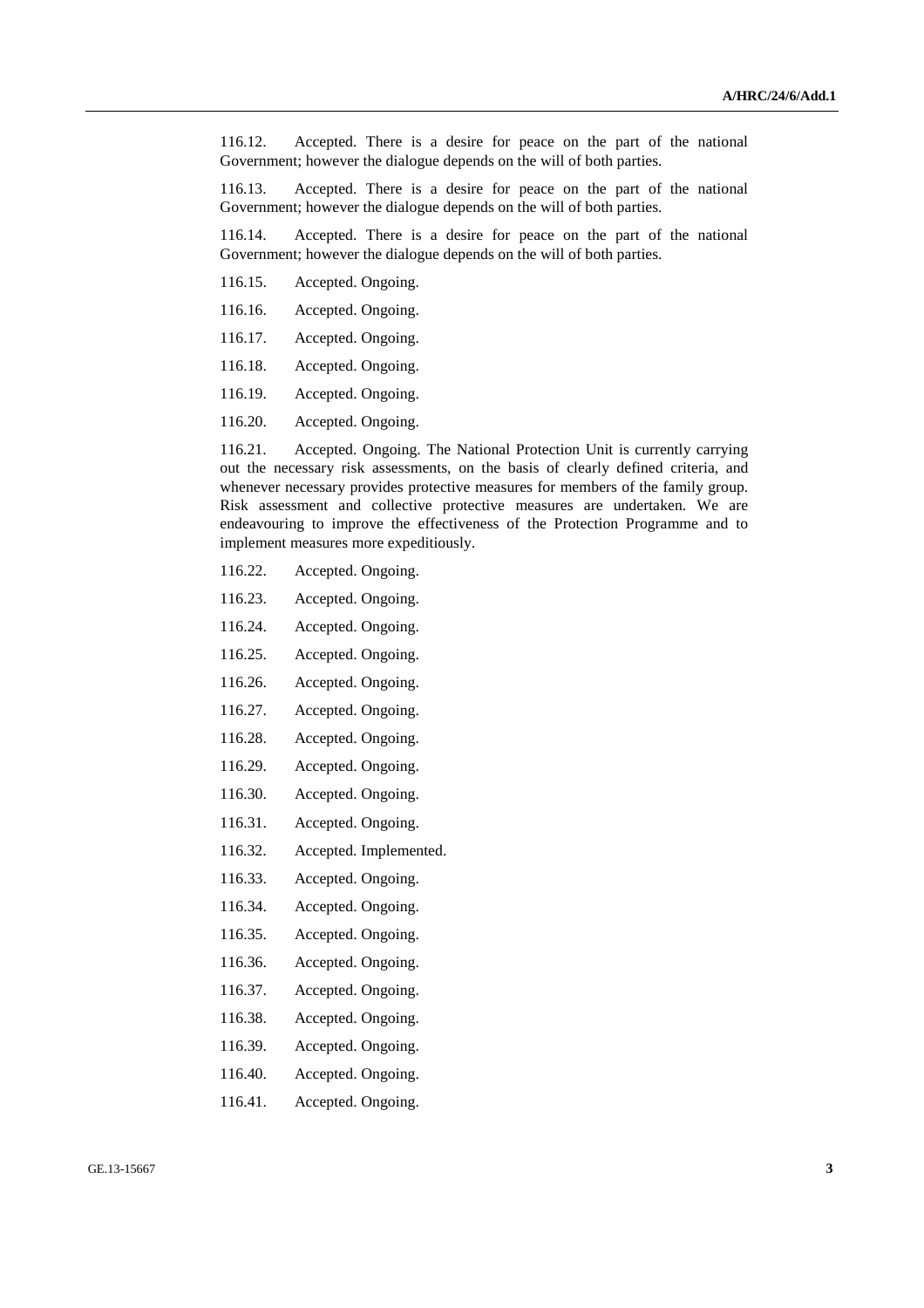- 116.42. Accepted. Ongoing.
- 116.43. Accepted. Ongoing.
- 116.44. Accepted. Ongoing.
- 116.45. Accepted. Ongoing.

116.46. Accepted. Ongoing. Colombia renews its commitment to recommendation 9, made by the Philippines during the first review cycle.

- 116.47. Accepted. Ongoing.
- 116.48. Accepted. Ongoing.
- 116.49. Accepted. Ongoing.
- 116.50. Accepted. Ongoing.
- 116.51. Accepted. Ongoing.
- 116.52. Accepted. Ongoing.
- 116.53. Accepted. Ongoing.
- 116.54. Accepted. Ongoing.
- 116.55. Accepted. Ongoing.
- 116.56. Accepted. Ongoing.
- 116.57. Accepted. Ongoing.
- 116.58. Accepted. Ongoing.
- 116.59. Accepted. Ongoing.
- 116.60. Accepted. Ongoing.
- 116.61. Accepted. Ongoing.
- 116.62. Accepted. Ongoing.
- 116.63. Accepted. Ongoing.
- 116.64. Accepted. Ongoing.
- 116.65. Accepted. Ongoing.
- 116.66. Accepted. Ongoing.
- 116.67. Accepted. Ongoing.
- 116.68. Accepted. Ongoing.
- 116.69. Accepted. Ongoing.
- 116.70. Accepted. Ongoing.
- 116.71. Accepted. Ongoing.
- 116.72. Accepted. Ongoing.
- 116.73. Accepted. Ongoing.
- 116.74. Accepted. Ongoing.
- 116.75. Accepted. Ongoing.
- 116.76. Accepted. Ongoing.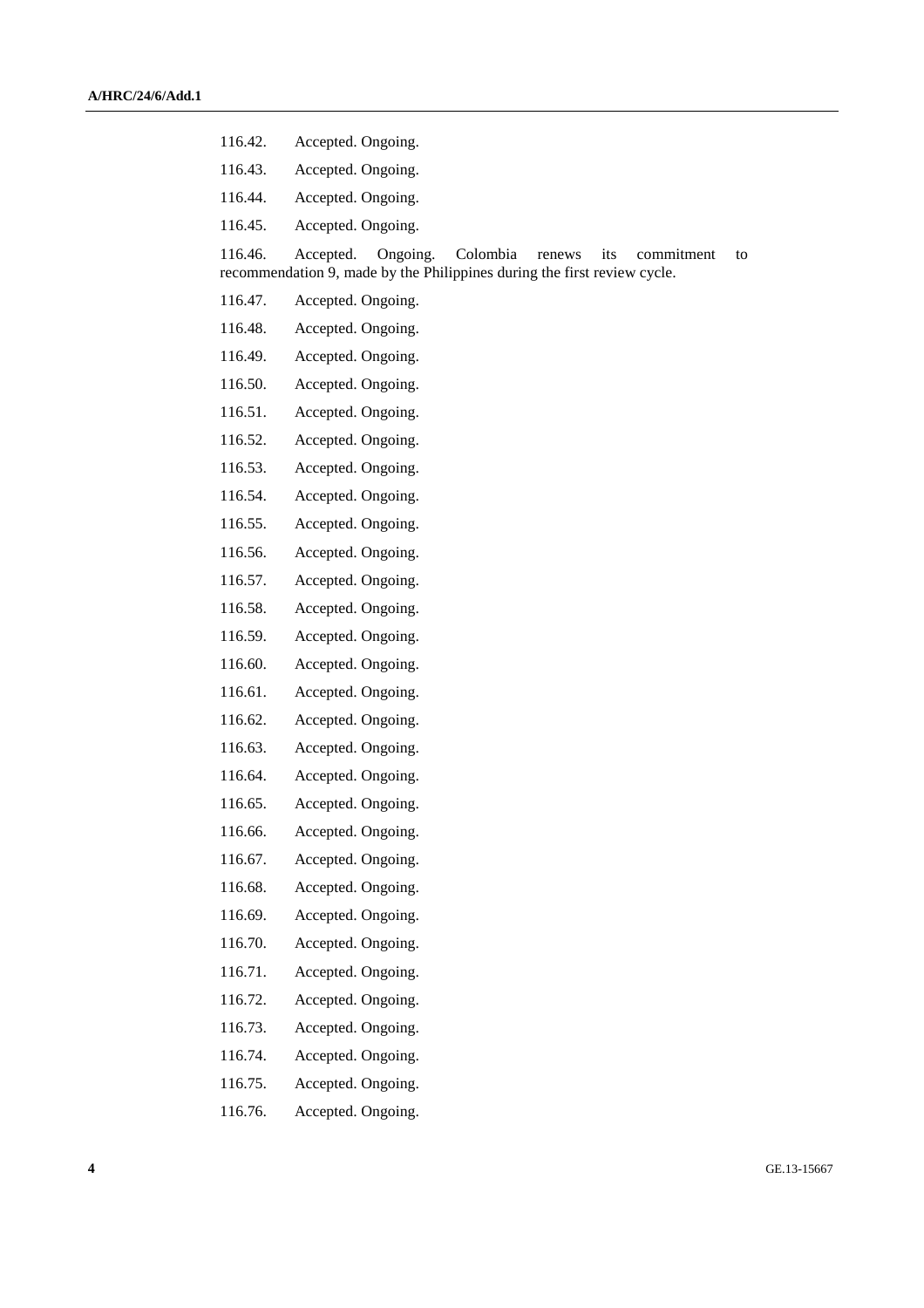- 116.77. Accepted. Ongoing.
- 116.78. Accepted. Ongoing.
- 116.79. Accepted. Ongoing.
- 116.80. Accepted. Ongoing.
- 116.81. Accepted. Ongoing.
- 116.82. Accepted. Ongoing.
- 116.83. Accepted. Implemented.
- 116.84. Accepted. Ongoing.
- 116.85. Accepted. Ongoing.

116.86. Accepted. Ongoing, in conformity with voluntary commitment 56 made by Colombia to reduce the poverty index to 28 per cent and the extreme poverty index to 8.8 per cent by 2015.

- 116.87. Accepted. Ongoing.
- 116.88. Accepted. Ongoing.
- 116.89. Accepted. Ongoing.
- 116.90. Accepted. Ongoing.
- 116.91. Accepted. Ongoing.
- 116.92. Accepted. Ongoing.
- 116.93. Accepted. Ongoing.
- 116.94. Accepted. Ongoing.
- 116.95. Accepted. Ongoing.

116.96. Accepted. Ongoing. The Ministry of Labour has made efforts to advance with both technical and financial measures to strengthen Colombia's labour inspectorate. In this connection, during 2012 its staff was increased by 100 inspectors, of whom there are now 624 distributed among 34 territorial branches throughout the country. The inspectorate is responsible for ensuring compliance with the commitments made by the Government to Colombia's people and with those taken on under international agreements, agreements with international organizations and with other Governments. The inspectors are receiving specialized training to enable them to carry out inspections of workplaces run by cooperatives.

116.97. Accepted. Ongoing.

116.98. Accepted. Ongoing.

116.99. Accepted. Implemented. Colombia has implemented voluntary commitment 67, which it accepted during the first review cycle, to provide free basic education for all children.

- 116.100. Accepted. Ongoing.
- 116.101. Accepted. Ongoing.
- 116.102. Accepted. Ongoing.
- 116.103. Accepted. Ongoing.
- 116.104. Accepted. Ongoing.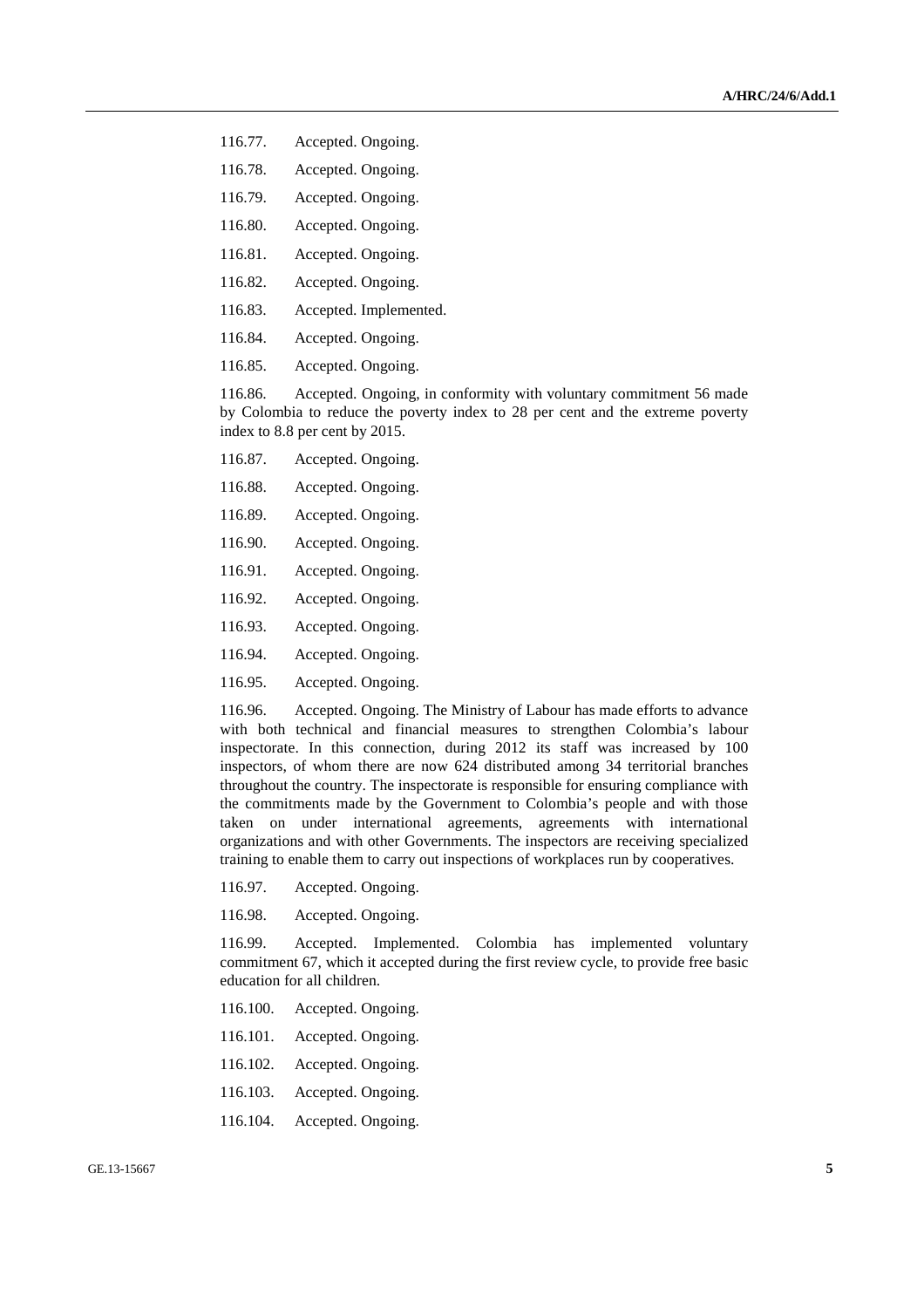- 116.105. Accepted. Ongoing.
- 116.106. Accepted. Ongoing.
- 116.107. Accepted. Ongoing.
- 116.108. Accepted. Ongoing.
- 116.109. Accepted. Ongoing.
- 116.110. Accepted. Ongoing.
- 116.111. Accepted. Ongoing.

116.112. Accepted. Ongoing. It should be made clear that as far as Colombia is concerned, there are no demobilized children, but children who were formerly linked to illegal armed groups.

116.113. Accepted. Ongoing.

116.114. Accepted. Ongoing. It should be made clear that as far as Colombia is concerned, there are no child soldiers, but children who were unlawfully recruited and used by illegal armed groups. In no case do the armed forces recruit minors into their ranks.

116.115. Accepted. Ongoing. It should be made clear that as far as Colombia is concerned, there are no child soldiers, but children who were unlawfully recruited and used by illegal armed groups. In no case do the armed forces recruit minors into their ranks.

116.116. Accepted. Ongoing. It should be made clear that as far as Colombia is concerned, there are no demobilized children, but children who were formerly linked to illegal armed groups.

116.117. Accepted. Ongoing. It should be made clear that as far as Colombia is concerned, there are no demobilized children, but children who were formerly linked to illegal armed groups.

116.118. Accepted. Ongoing.

116.119. Accepted. This is being achieved by means of Decree Laws 4633 and 4635 of 2011.

116.120. Accepted. Ongoing (Gabon 2).

## **III. Colombia takes note of the following recommendations**

- 117.1. Takes note.
- 117.2. Takes note.
- 117.3. Takes note.
- 117.4. Takes note.
- 117.5. Takes note.
- 117.6. Takes note.
- 117.7. Takes note.
- 117.8. See voluntary commitment 1.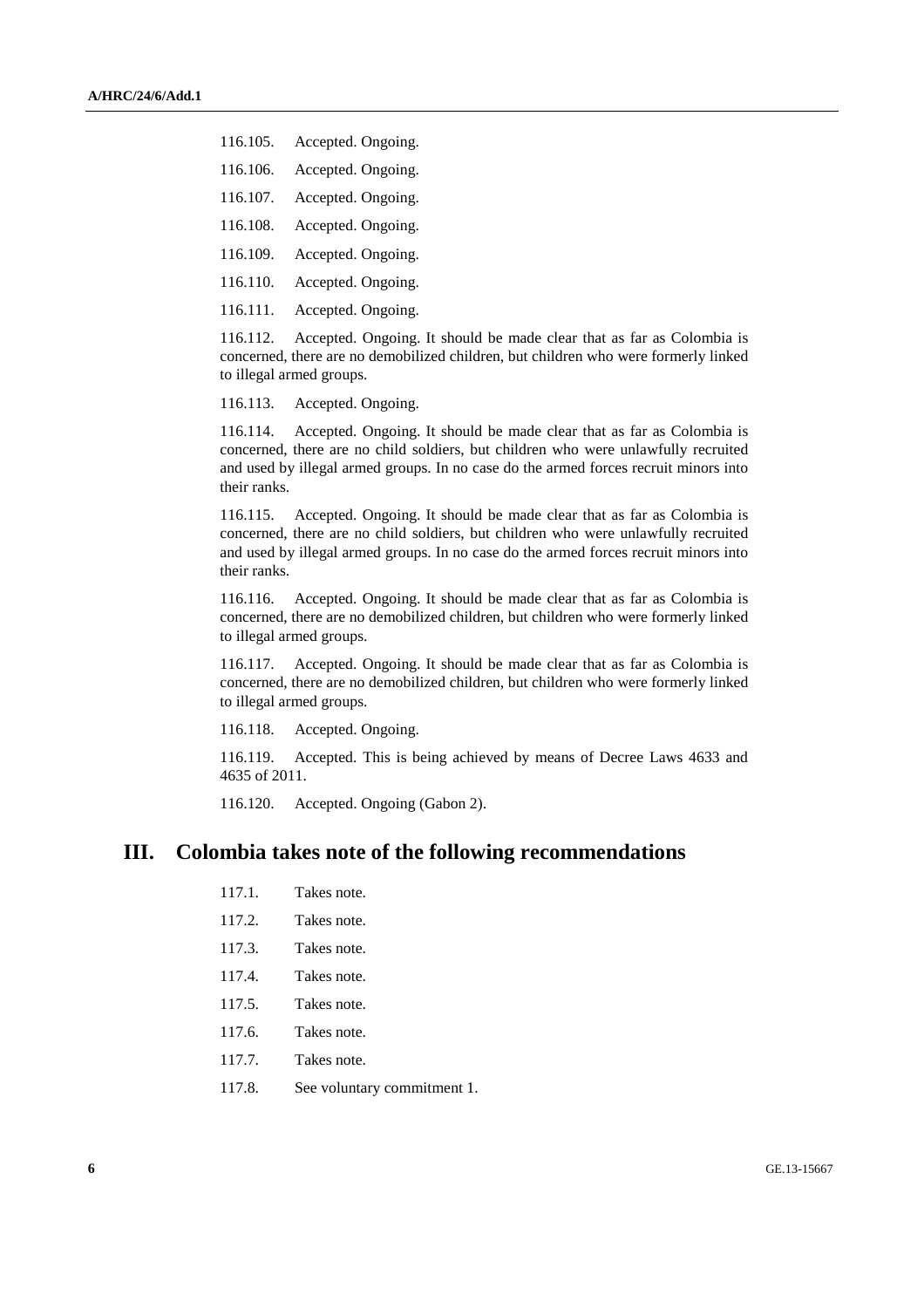## **IV. The following recommendations do not enjoy the support of Colombia**

118.1. Colombia shows the utmost responsibility in meeting its international commitments; analysis of the signing and ratification of international instruments is done on a case-by-case basis.

118.2. Colombia has a comprehensive normative framework for preventing and punishing torture; first and foremost is Article 12 of the Constitution. Colombia has implemented, and continues to implement via its institutions, a range of measures and actions for the purpose of preventing the crime of torture. These include a number of guidelines from the National Institute of Prisons and Penitentiaries, the human rights committees, the position of human rights ambassador and inspections by monitoring bodies and international agencies such as ICRC. Progress is also being made with inter-agency cooperation to prevent torture, thanks to which state agencies with responsibility in this area decide on and take concerted and coordinated action to promote the right to integrity of the person and the complete prohibition of all forms of torture and other cruel, inhuman or degrading treatment or punishment. Furthermore, the Penitentiary Code is being reformed in order fully to guarantee the rights of persons deprived of their liberty in Colombia. The reform is currently being discussed by the Colombian Congress.

- 118.3. The comment made in respect of recommendation 3 applies.
- 118.4. The comment made in respect of recommendation 3 applies.
- 118.5. The comment made in respect of recommendation 3 applies.
- 118.6. The comment made in respect of recommendation 3 applies.

118.7. Colombia is already a party to United Nations reporting mechanisms, such as the Committee on the Rights of the Child, the Special Representative of the Secretary-General for Children and Armed Conflict and the Working Group of the Security Council on children and armed conflict. Moreover, and in conformity with the monitoring and reporting mechanism established by Security Council resolution 1612 (2005) on children in armed conflict, a working group comprising the United Nations, a number of non-governmental organizations and the Ombudsman's Office has been set up in Colombia.

118.8. There are currently legal, institutional and public policy mechanisms in Colombia that strive to guarantee and further the effective enjoyment of economic, social and cultural rights. Colombia presents reports on compliance under the International Covenant on Economic, Social and Cultural Rights and the Additional Protocol to the American Convention on Human Rights. It should be emphasized that Colombia is part of the Inter-American Human Rights System, which is available as a final appeal body when domestic procedures have been exhausted, been unreasonably prolonged or failed to provide an effective remedy.

- 118.9. The comment made in respect of the previous recommendation applies.
- 118.10. The comment made in respect of recommendation 118.7 applies.
- 118.11. The comment made in respect of recommendation 118.7 applies.
- 118.12. The comment made in respect of recommendation 118.7 applies.

118.13. Colombia possesses a comprehensive body of law that affords protection from and punishes this offence, together with relevant public policies. In July 2012, Colombia ratified the International Convention for the Protection of All Persons